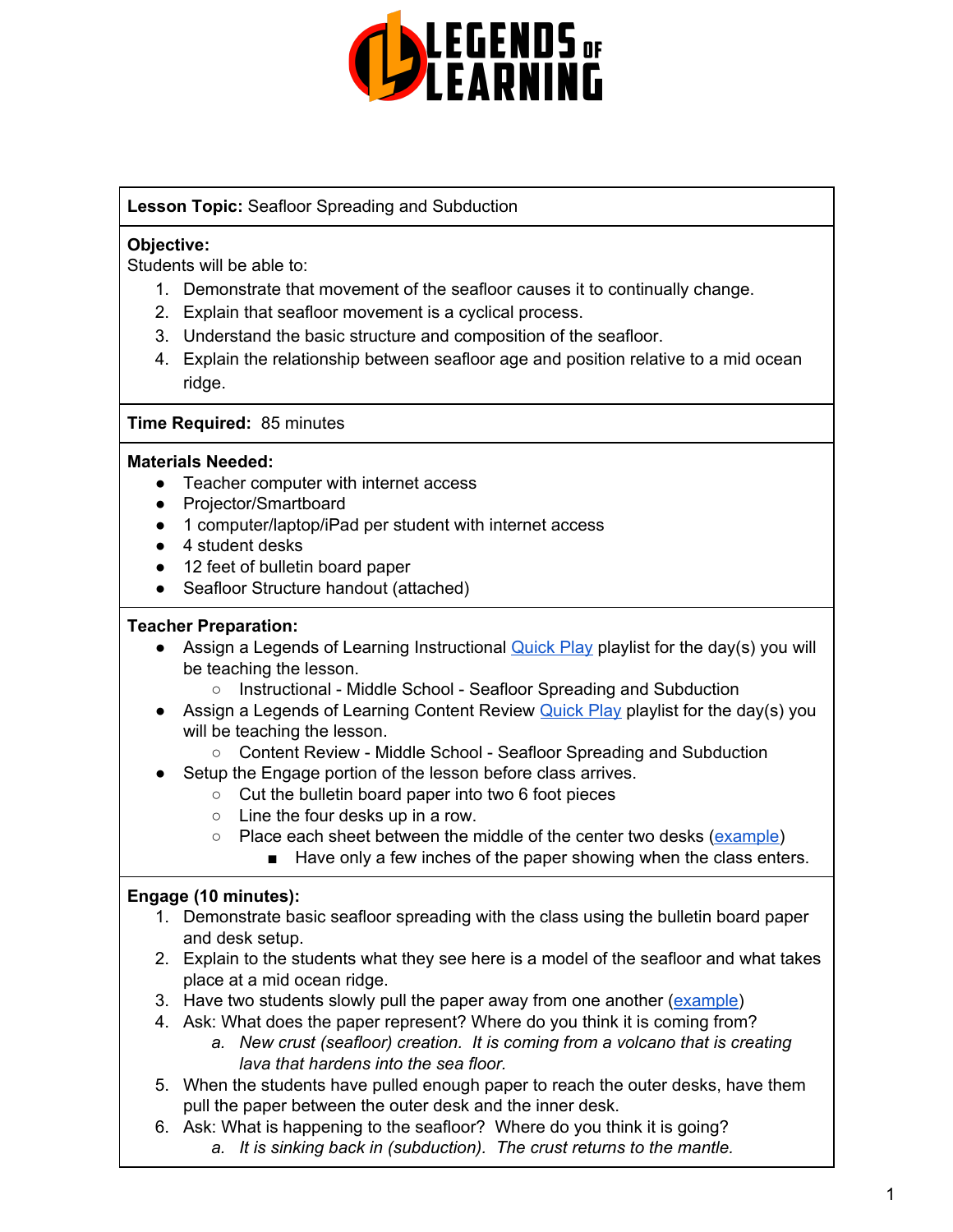

7. Explain to students that this is a very slow process. Today they will be learning about the structure of the seafloor and the cyclical nature of its creation.

## **Explore (40 minutes):**

- 1. Have your students sign in to Legends of [Learning.](https://intercom.help/legends-of-learning/en/articles/2154920-students-joining-a-playlist) Instruct students to complete the Instructional playlist.
- 2. As students complete the assigned game, students should fill out the Seafloor Structure handout. Students will be completing the first side of the handout with this game.
- 3. Assist students as needed during game play, pause playlist if you need to address content or questions to the entire class.

## **Explain (20 minutes):**

- 1. Review answers to the Seafloor Structure handout by filling in the diagrams on board or using Smartboard.
	- a. Explain that seafloor spreading and movement is a cyclical process because it is constantly being created and destroyed. Refer back to the demonstration that you performed during the Engage portion of the lesson to demonstrate this.

### **Elaborate (5 minutes):**

- 1. Explain to the students that the idea of seafloor spreading is a relatively new idea and wasn't discovered until the 1940's.
- 2. Show students the video clip: Sea Floor [Spreading](https://www.youtube.com/watch?v=GyMLlLxbfa4) with Bill Nye
- 3. Ask: What technologies did scientists use to discover seafloor spreading? *a. Sonar (depth sounder), core samples,*
- 4. Ask: How high is the mid-ocean ridge compared to the rest of the ocean floor?
	- *a. "Mountains" with deep caves and trenches. Extremely high peaks that were once active volcanoes.*
- 5. Ask: What types of scientists help discover seafloor spreading and did they discover it during a science experiment?
	- *a. Geologist. Discovered during the war.*

### **Evaluate (10 minutes):**

- 1. Have your students sign in to Legends of [Learning.](https://intercom.help/legends-of-learning/en/articles/2154920-students-joining-a-playlist) Instruct students to complete the Content Review playlist.
- 2. [Analyze](https://intercom.help/legends-of-learning/en/articles/2154918-tracking-student-progress-and-performance) student results to determine what concepts need to be a focus for reteaching.

### **Additional Lesson Strategies:**

- To use Legends for additional instruction, create a [custom](https://intercom.help/legends-of-learning/en/articles/2154910-creating-a-playlist) playlist with an [instructional](https://intercom.help/legends-of-learning/en/articles/3505828-types-of-games) game and pre and post [assessment](https://intercom.help/legends-of-learning/en/articles/2154913-adding-assessments-to-a-playlist).
- To use Legends for a quick formative [assessment](https://intercom.help/legends-of-learning/en/articles/2154913-adding-assessments-to-a-playlist), create a 5-question assessment in a [playlist](https://intercom.help/legends-of-learning/en/articles/2154910-creating-a-playlist).
- To use Legends for a student-directed experience, create a [targeted](https://intercom.help/legends-of-learning/en/articles/3340814-targeted-freeplay) freeplay playlist.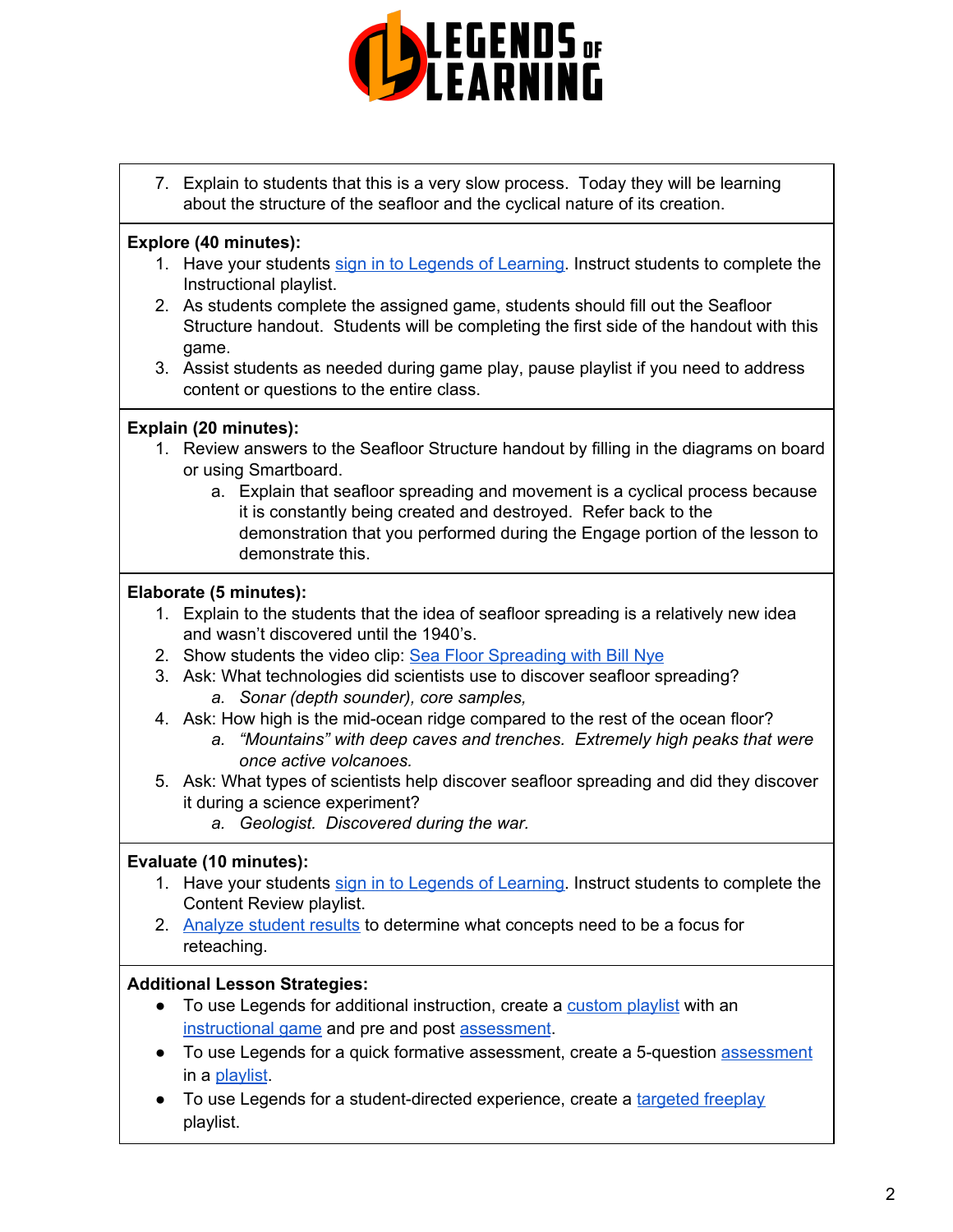

• Encourage students to play on their own at home in Legends of [Learning:](https://intercom.help/legends-of-learning/en/articles/2425490-legends-of-learning-awakening) [Awakening](https://intercom.help/legends-of-learning/en/articles/2425490-legends-of-learning-awakening) for a student-driven experience including avatars, battling, and quests all centered around topics they are covering in class.